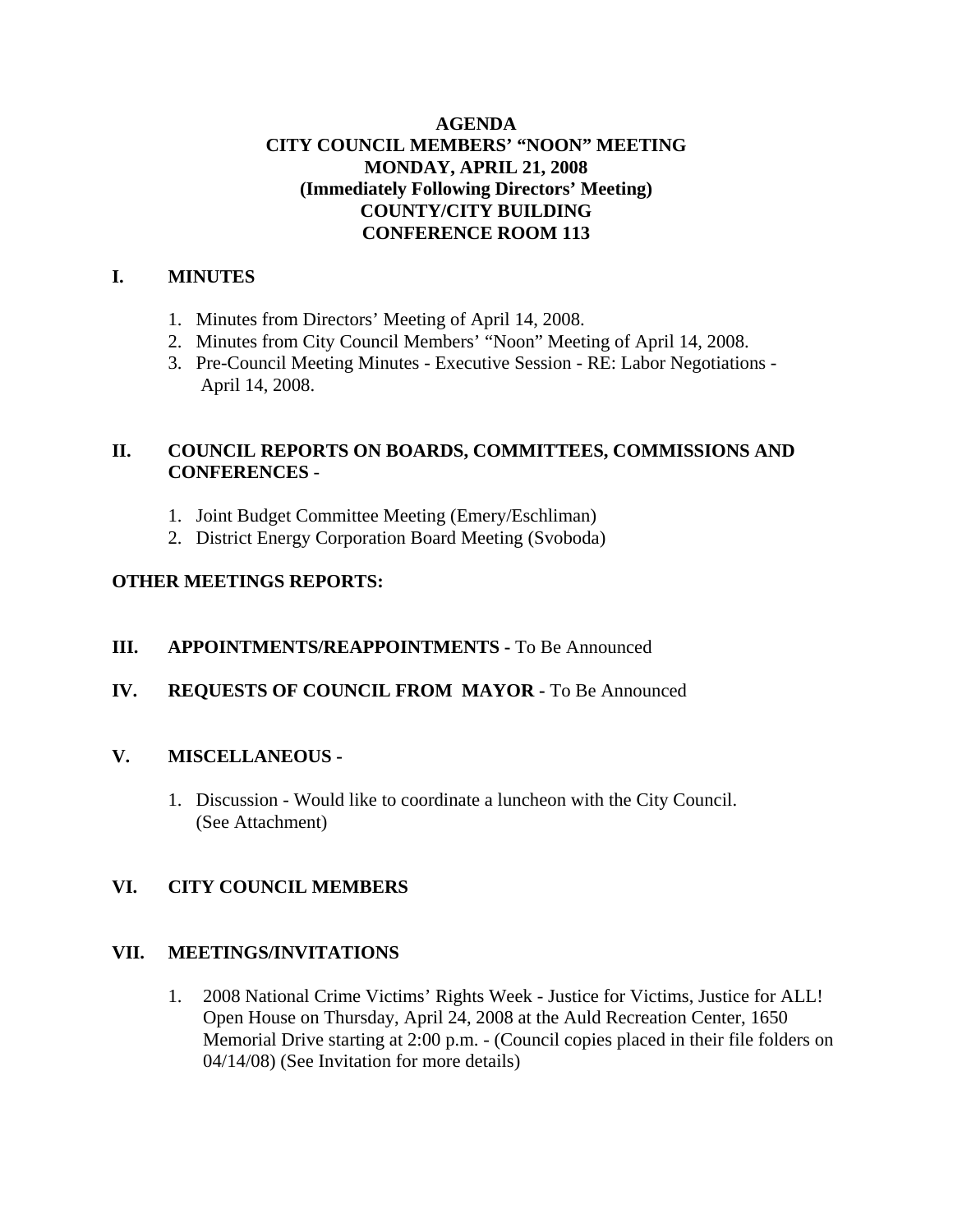- 2. The Lincoln Police Department cordially invites you to the Nebraska Law Enforcement Officer Memorial Ceremony observance on Tuesday, May 13, 2008 at 12:00 Noon on the east steps of the Justice & Law Enforcement Center, 575 South  $10<sup>th</sup> Street - A Reception will follow immediately after the ceremony in Classrooms$ A & B at the Police Department - (See Invitation)
- 3. 2<sup>nd</sup> Annual Lincoln Community Learning Centers Art Walk on Friday, May 2, 2008 from 6:00 p.m. to 8:30 p.m. - at Old City Hall,  $9<sup>th</sup> \& ^\circ$  "O" Streets - (See Invitation)
- 4. The Capital Humane Society Board of Directors 22<sup>nd</sup> Annual Tails 'n Ties Animal Awareness & Recognition Dinner & Silent Auction on Thursday, May 8, 2008 at the Holiday Inn Downtown, 141 N. 9<sup>th</sup> Street - 6:00 p.m., Cash Bar; 6:00 p.m., Silent Auction Begins; 6:45 p.m., Dinner, A Live Dessert Auction - Cost: Dinner \$25.00/each - RSVP by May  $2<sup>nd</sup>$  with enclosed card - (See Invitation)
- 5. Face the Chamber with State Treasurer Shane Osborn on Wednesday, May 14, 2008 from Noon to 1:00 p.m. at the Country Club of Lincoln,  $3200$  South  $24<sup>th</sup>$  Street -Cost: \$15 (\$20 at the door) - RSVP by May  $12<sup>th</sup>$  - (See Invitation)

#### **VIII. ADJOURNMENT**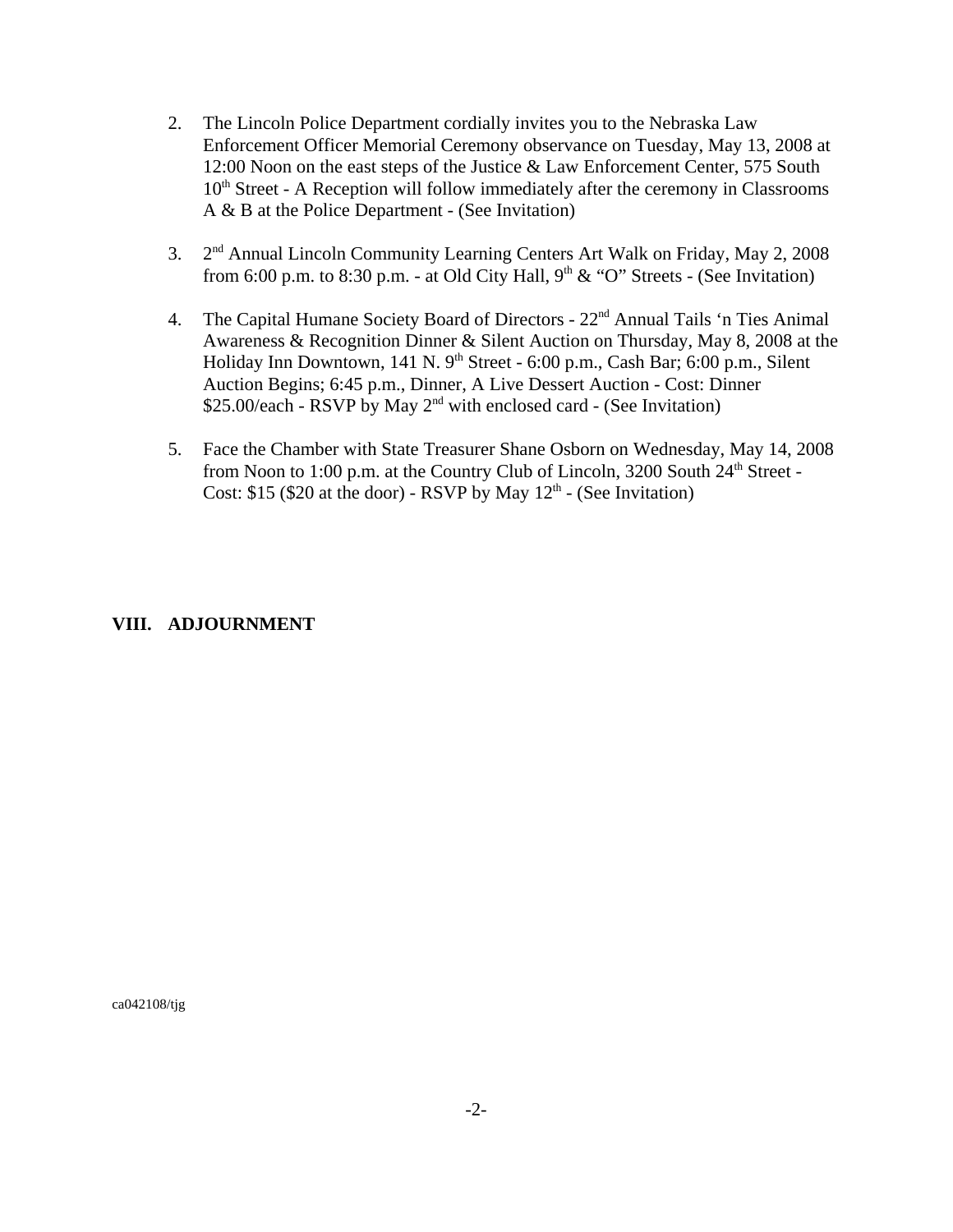

derrick.eells@tendottravel.co m

04/09/2008 03:34 PM

To tgrammer@lincoln.ne.gov

cc bcc

Subject Political Voice Committee and the Council

Good Afternoon Tammy,

Thank you very much for your time on the phone this afternoon. I look forward to a successful, beneficial event with the seven council members and numerous young professionals. As mentioned, I would like to coordinate a luncheon, prior to the 1:30PM meeting on Monday 19 May 2008. The date is not set in stone by any means, and I will be delighted to work with you, Mr. Marvin, and the rest of the council to ensure the best event for all. I have listed my contact information below, as well as the link to our YPG's website. I look forward to hearing from you. All the best and make it a TenDot Day.

www.lincolnypg.com - Home page

http://www.lincolnypg.com/index.php?option=com\_content&task=view&id=36&Itemid= 48 - Political Voice Home Page

In Success,

Derrick A Eells Executive Vice President TenDot Corporate Travel, Inc. Improving Performance Through Travel Haymarket Square 808 P St. Suite 311 Lincoln, NE 68508 O 402.435.1011 F 402.435.1023 M 402.202.8920 Derrick.Eells@TenDotTravel.com www.TenDotTravel.com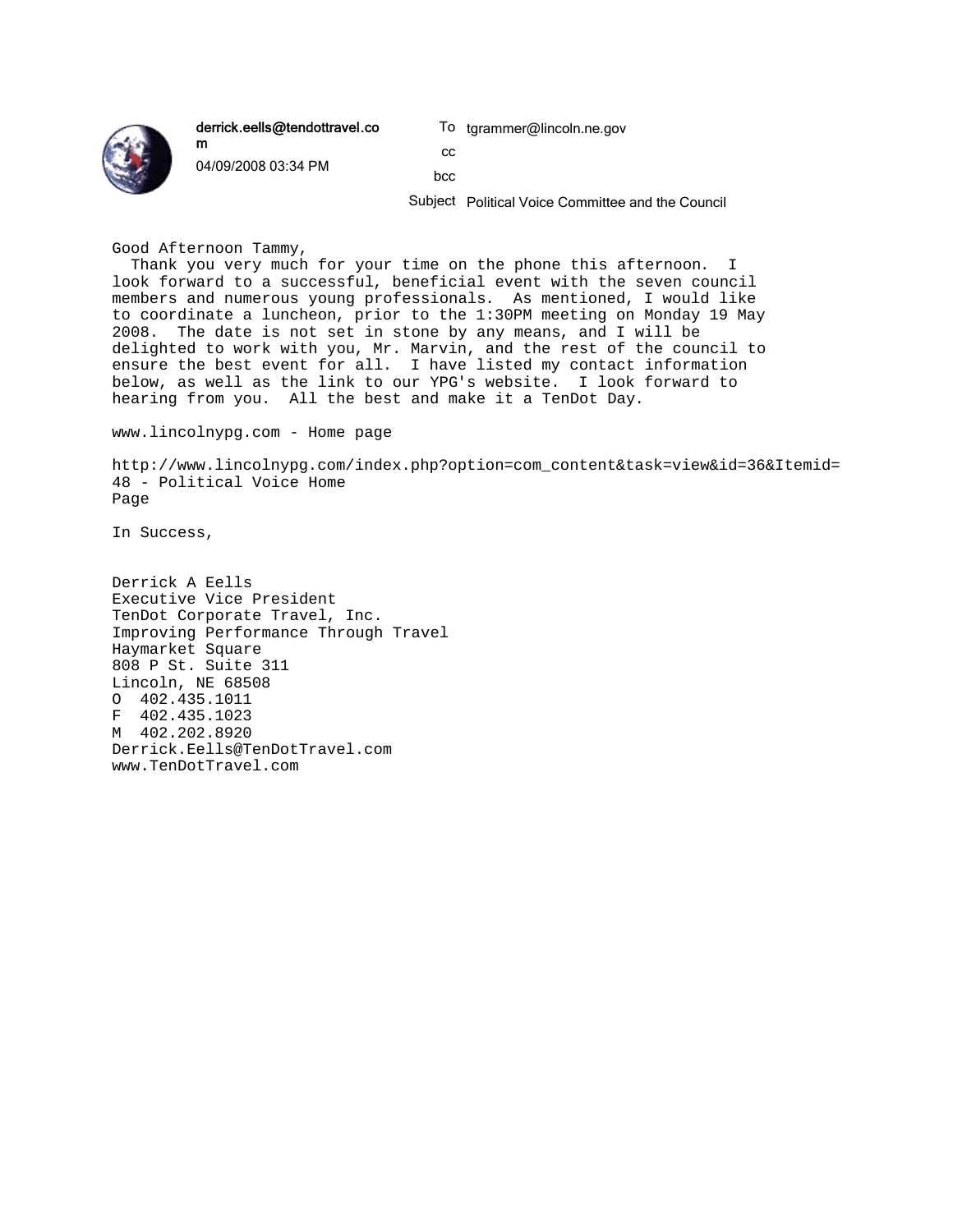# **CITY COUNCIL NOON MEETING MONDAY, APRIL 21, 2008 MINUTES**

| <b>Members Present:</b> | Dan Marvin, Chair           |
|-------------------------|-----------------------------|
|                         | Robin Eschliman, Vice Chair |
|                         | Jon Camp                    |
|                         | Jonathan Cook               |
|                         | Doug Emery                  |
|                         | John Spatz                  |
|                         | Ken Svoboda.                |
|                         |                             |

**Others Present:** Rick Hoppe, Administrative Aide to the Mayor Denise Pearce, Administrative Aide to the Mayor Trish Owen, Administrative Aide to the Mayor

The Nebraska Open Meetings Act posted in room. The meeting called to order by Chairman Marvin at 11:12 a.m.

# **I. MINUTES**

- 1. Minutes from Directors' Meeting of April 14, 2008.
- 2. Minutes from City Council Members' "Noon" Meeting of April 14, 2008.

3. Pre-Council Meeting Minutes, Executive Session. Labor Negotiations - April 14, 2008. Chairman Marvin stated with no discussion or corrections the above minutes approved.

# **II. COUNCIL REPORTS ON BOARDS, COMMITTEES, COMMISSIONS AND CONFERENCES**

# **1. Joint Budget Committee Meeting Emery/Eschliman**

Emery stated they discussed '08-'09 funding, which in part is based on some United Way changes. Eschliman added they will go to almost zero based budgeting on requests received. Dialogued on Friendship Home leadership and funding for Region VI Mental Health.

# **2. District Energy Corporation (DEC) Board Meeting Svoboda**

Svoboda stated DEC has a number of projects within completion range. Approved \$50,000 addition to the Preliminary Jail Studies, and funding of \$15,000/\$20,000 to the West Haymarket Project. The favorable rates show sizable increases in revenue. Working with architects/engineers on the jail, and preliminarily on West Haymarket with speculation for providing heating/cooling to different projects, including the ice rink. Camp asked is anything by District Energy on West "O"? Svoboda replied not now but possibly DEC could service the jail, and any expansion, plus public/private organizations. He believes the jail plant is not part of the County's bonding.

# **OTHER MEETINGS REPORTS**

# **III. APPOINTMENTS/REAPPOINTMENTS**

Camp asked for update on the Planning Commission appointment. Pearce understood the County Board would discuss another candidate this week. Eschliman asked for information on auditor.